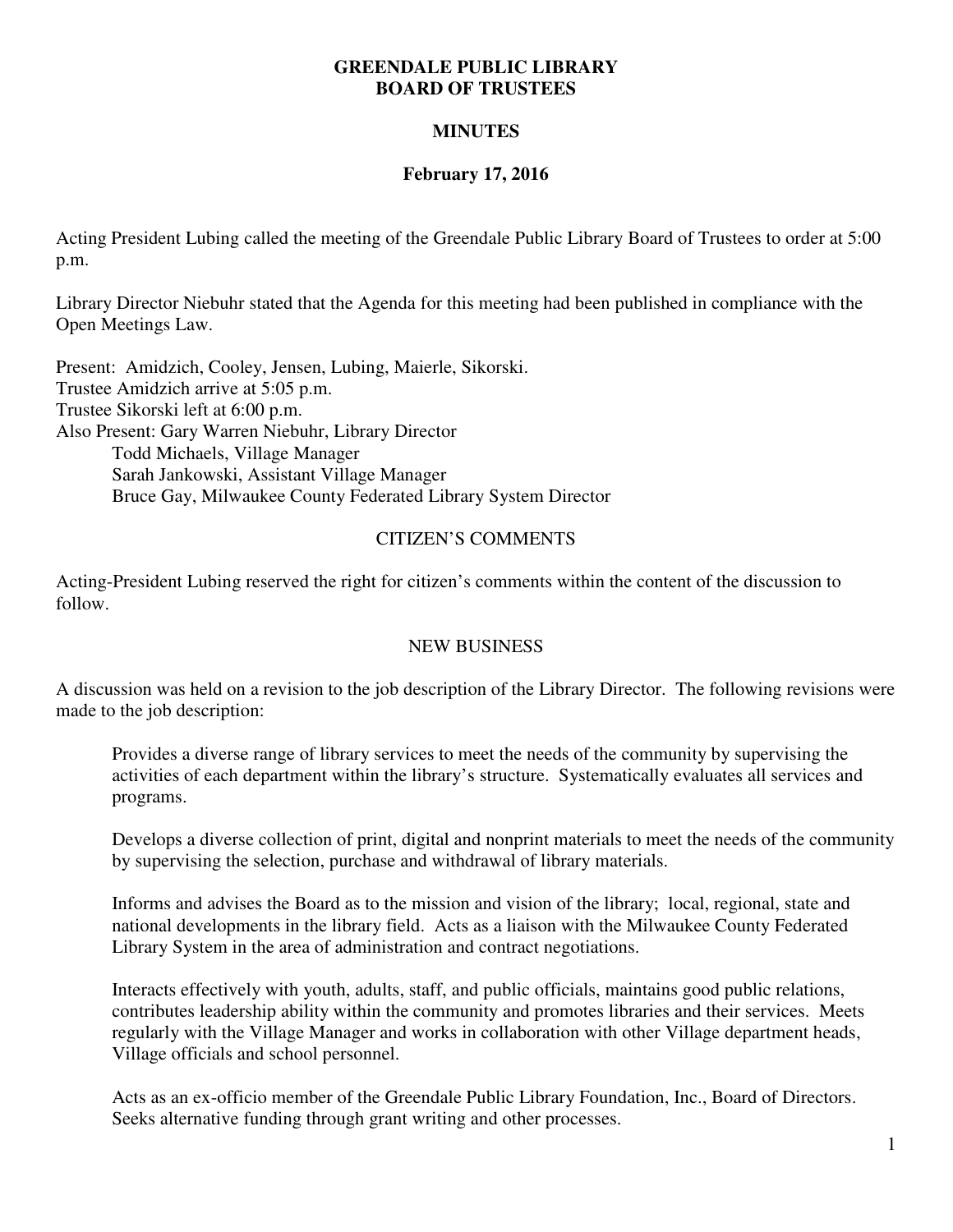The probationary period for this position shall be one (1) year.

A discussion was held and agreement was reached that the marketing of the job description should include information about the Community Learning Center.

Trustee Amidzich moved, Trustee Jensen seconded, a motion to approve the job description of the Library Director with the discussed amendments.

Ayes: Amidzich, Cooley, Jensen, Lubing, Maierle. Noes: None.

A discussion was held on where to post the job opening. It was agreed that the opening would be posted at Neogov, UWM-SLIS, with the MCFLS member libraries and to the neighboring library systems.

A process was developed for the Library Board to hire a new library director.

The Village Manager will issue a press release about the resignation of the current director The job will be posted from Monday, February 22, 2016, to March 18, 2016 on Neogov, the Village webpage, the Library webpage. The posting on the webpages will include a component for public input.

Assistant Village Manager Sarah Jankowski will monitor the applications receive on Neogov including excluding those that do not meet the minimum qualifications

Trustee Lubing will visit with Assistant Director Sandy Grams and Librarian: Youth Services Lisa Reinke; Trustee Maierle will visit with the clerical staff on Friday, February 26, 2016, at 10:30 a.m.; Trustee Amidzich with meet with Park and Recreation Director Jackie Schweitzer, Health Director Sue Shepeard, Greendale School District Library Media Specialists Sandy Speare and Linda Thomas.

The Library Board will reconvene at its regular meeting on March 9, 2016

A committee of the whole will select the candidates to interview.

The interview panel will be determined.

During the final interview, a written test during the interview will be provided.

When a final candidate is selected there will be a standard evaluation test provided by the Village, a police background check, a physical examination, and the candidate will be asked to provide their credentials.

Trustee Amidzich moved, Trustee Jensen seconded, a motion that the Library Board shall convene into closed session pursuant to Section 19.85(1)(C) of the Wisconsin Statutes for the purposes of "Considering employment, promotion, compensation or performance evaluation data of any public employee over which the governmental body has jurisdiction or exercises responsibility".

Ayes: Amidzich, Cooley, Jensen, Lubing, Maierle. Noes: None.

The Library Board did not return to open session.

## ADJOURNMENT

The meeting adjourned at 6:45 p.m.

Respectfully submitted, Gary Warren Niebuhr Library Director